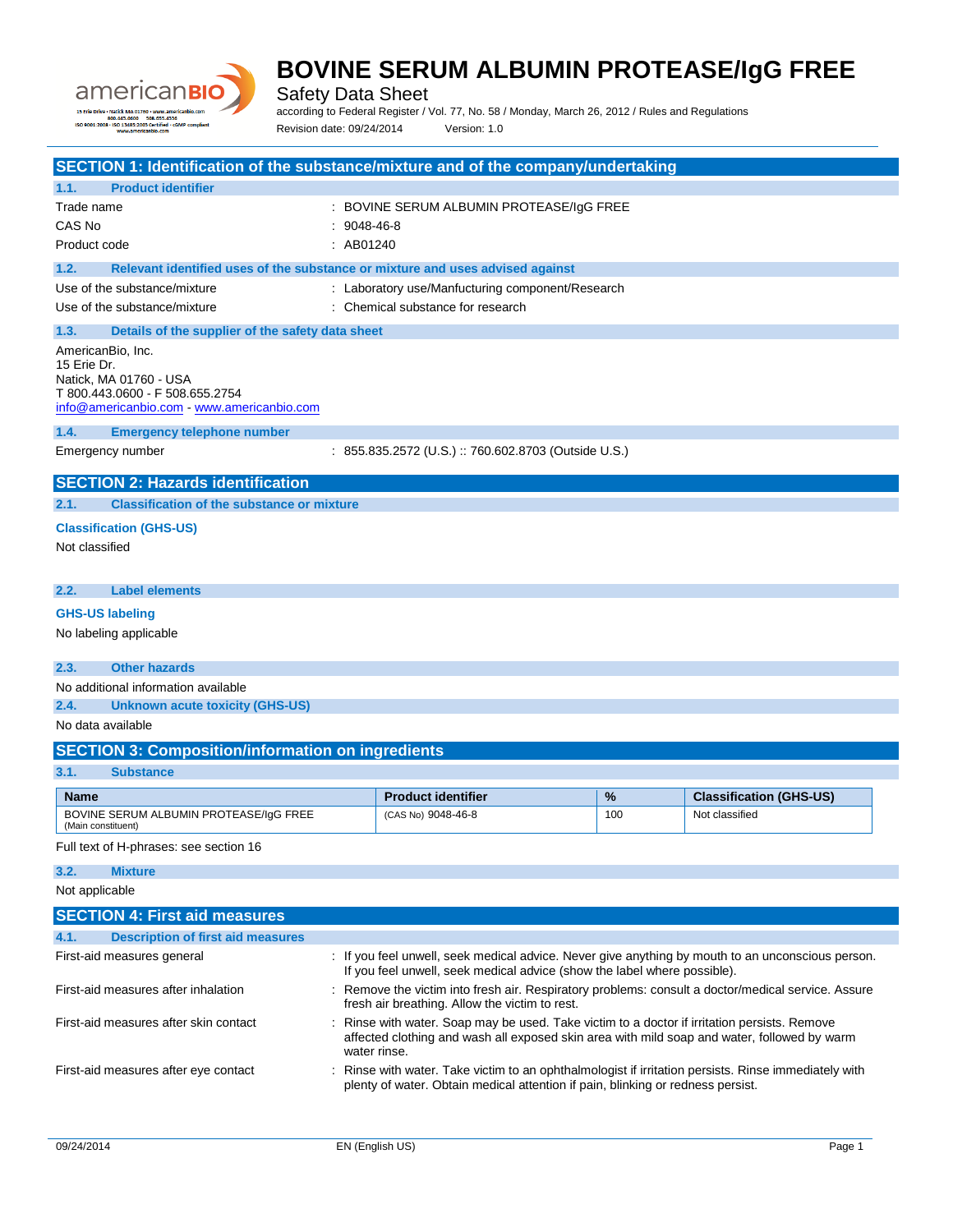Safety Data Sheet

according to Federal Register / Vol. 77, No. 58 / Monday, March 26, 2012 / Rules and Regulations

|                  | First-aid measures after ingestion                                         | Rinse mouth with water. Immediately after ingestion: give lots of water to drink. Call Poison<br>Information Centre (www.big.be/antigif.htm). Consult a doctor/medical service if you feel unwell.<br>Rinse mouth. Do NOT induce vomiting. Obtain emergency medical attention.                     |
|------------------|----------------------------------------------------------------------------|----------------------------------------------------------------------------------------------------------------------------------------------------------------------------------------------------------------------------------------------------------------------------------------------------|
| 4.2.             | Most important symptoms and effects, both acute and delayed                |                                                                                                                                                                                                                                                                                                    |
|                  | Symptoms/injuries                                                          | : Unlikely to cause harmful effects. Not expected to present a significant hazard under anticipated<br>conditions of normal use.                                                                                                                                                                   |
| 4.3.             | Indication of any immediate medical attention and special treatment needed |                                                                                                                                                                                                                                                                                                    |
|                  | No additional information available                                        |                                                                                                                                                                                                                                                                                                    |
|                  | <b>SECTION 5: Firefighting measures</b>                                    |                                                                                                                                                                                                                                                                                                    |
| 5.1.             | <b>Extinguishing media</b>                                                 |                                                                                                                                                                                                                                                                                                    |
|                  | suitable extinguishing media                                               | : Water spray. Polyvalent foam. ABC powder. Carbon dioxide. Foam. Dry powder. Carbon dioxide.<br>Water spray. Sand.                                                                                                                                                                                |
|                  | Unsuitable extinguishing media                                             | : No unsuitable extinguishing media known. Do not use a heavy water stream.                                                                                                                                                                                                                        |
| 5.2.             | Special hazards arising from the substance or mixture                      |                                                                                                                                                                                                                                                                                                    |
| Fire hazard      |                                                                            | DIRECT FIRE HAZARD. No data available on direct fire hazard. INDIRECT FIRE HAZARD. No<br>data available on indirect fire hazard.                                                                                                                                                                   |
| Explosion hazard |                                                                            | DIRECT EXPLOSION HAZARD. No data available on direct explosion hazard. INDIRECT<br>EXPLOSION HAZARD. No data available on indirect explosion hazard.                                                                                                                                               |
| Reactivity       |                                                                            | : On burning: release of toxic and corrosive gases/vapours (nitrous vapours, carbon monoxide -<br>carbon dioxide).                                                                                                                                                                                 |
| 5.3.             | <b>Advice for firefighters</b>                                             |                                                                                                                                                                                                                                                                                                    |
|                  | Precautionary measures fire                                                | Exposure to fire/heat: keep upwind. Exposure to fire/heat: consider evacuation. Exposure to<br>fire/heat: have neighbourhood close doors and windows.                                                                                                                                              |
|                  | Firefighting instructions                                                  | Dilute toxic gases with water spray. Use water spray or fog for cooling exposed containers.<br>Exercise caution when fighting any chemical fire. Avoid (reject) fire-fighting water to enter<br>environment.                                                                                       |
|                  | Protection during firefighting                                             | Heat/fire exposure: compressed air/oxygen apparatus. Do not enter fire area without proper<br>protective equipment, including respiratory protection.                                                                                                                                              |
|                  | <b>SECTION 6: Accidental release measures</b>                              |                                                                                                                                                                                                                                                                                                    |
| 6.1.             | Personal precautions, protective equipment and emergency procedures        |                                                                                                                                                                                                                                                                                                    |
| 6.1.1.           | For non-emergency personnel                                                |                                                                                                                                                                                                                                                                                                    |
|                  | Protective equipment                                                       | : Gloves. Protective clothing. Dust cloud production: compressed air/oxygen apparatus.                                                                                                                                                                                                             |
|                  | <b>Emergency procedures</b>                                                | : Mark the danger area. Prevent dust cloud formation, e.g. by wetting. No naked flames. Wash<br>contaminated clothes. Evacuate unnecessary personnel.                                                                                                                                              |
|                  | Measures in case of dust release                                           | : In case of dust production: keep upwind. Dust production: have neighbourhood close doors and<br>windows.                                                                                                                                                                                         |
| 6.1.2.           | <b>For emergency responders</b>                                            |                                                                                                                                                                                                                                                                                                    |
|                  | Protective equipment                                                       | Equip cleanup crew with proper protection.                                                                                                                                                                                                                                                         |
|                  | <b>Emergency procedures</b>                                                | : Ventilate area.                                                                                                                                                                                                                                                                                  |
| 6.2.             | <b>Environmental precautions</b>                                           |                                                                                                                                                                                                                                                                                                    |
|                  |                                                                            | Prevent entry to sewers and public waters. Notify authorities if liquid enters sewers or public waters.                                                                                                                                                                                            |
| 6.3.             | Methods and material for containment and cleaning up                       |                                                                                                                                                                                                                                                                                                    |
| For containment  |                                                                            | : Contain released substance, pump into suitable containers. Plug the leak, cut off the supply.<br>Knock down/dilute dust cloud with water spray.                                                                                                                                                  |
|                  | Methods for cleaning up                                                    | Stop dust cloud by humidifying. Scoop solid spill into closing containers. Clean contaminated<br>surfaces with an excess of water. Wash clothing and equipment after handling. On land, sweep<br>or shovel into suitable containers. Minimize generation of dust. Store away from other materials. |
| 6.4.             | <b>Reference to other sections</b>                                         |                                                                                                                                                                                                                                                                                                    |

See Heading 8. Exposure controls and personal protection.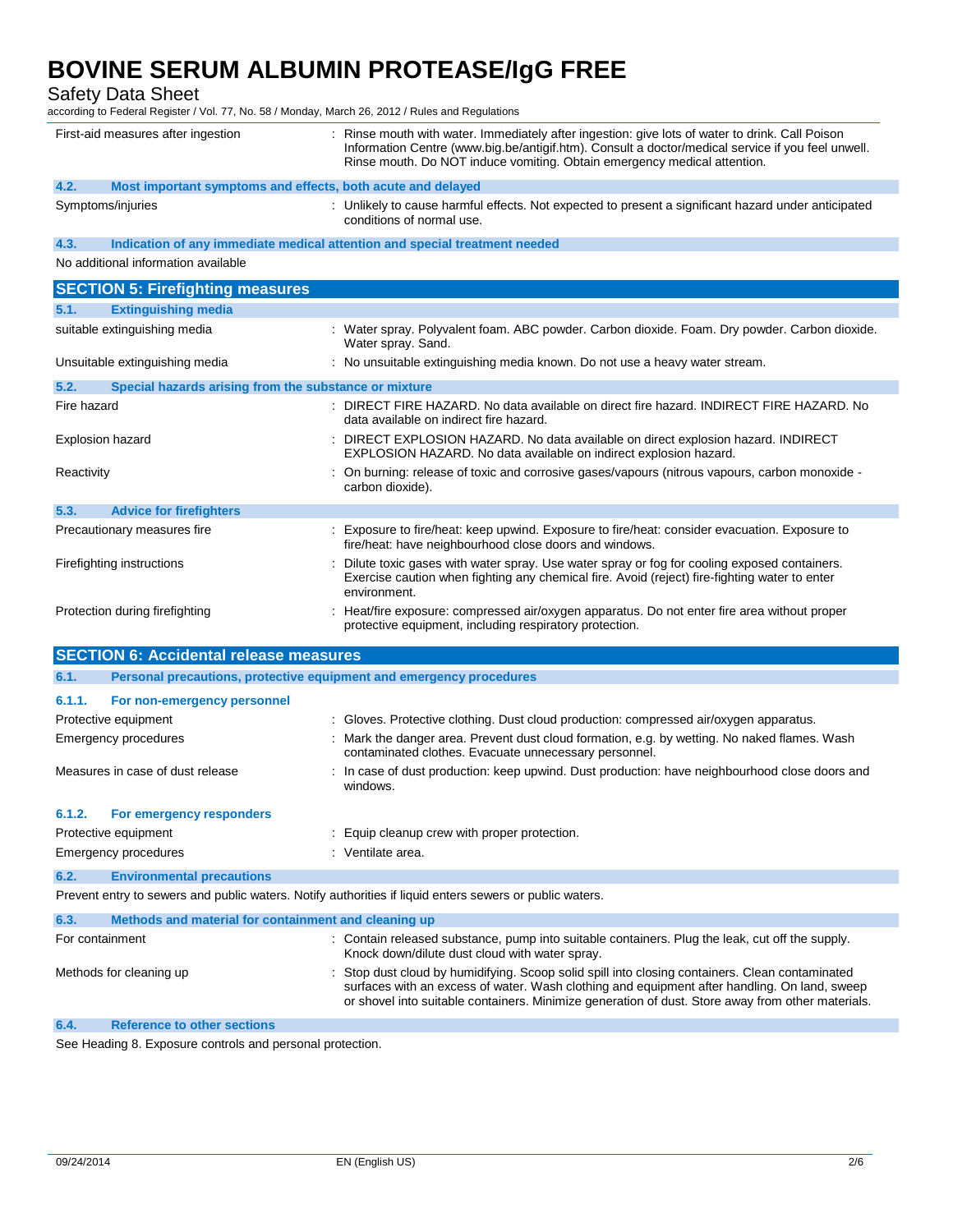Safety Data Sheet

according to Federal Register / Vol. 77, No. 58 / Monday, March 26, 2012 / Rules and Regulations

| <b>SECTION 7: Handling and storage</b>                               |                                                                                                                                                                                                                                                                                                                                                                                                                                                                                          |
|----------------------------------------------------------------------|------------------------------------------------------------------------------------------------------------------------------------------------------------------------------------------------------------------------------------------------------------------------------------------------------------------------------------------------------------------------------------------------------------------------------------------------------------------------------------------|
| <b>Precautions for safe handling</b><br>7.1.                         |                                                                                                                                                                                                                                                                                                                                                                                                                                                                                          |
| Precautions for safe handling                                        | : Comply with the legal requirements. Clean contaminated clothing. Avoid raising dust. Keep away<br>from naked flames/heat. Observe normal hygiene standards. Keep container tightly closed. Carry<br>operations in the open/under local exhaust/ventilation or with respiratory protection. Wash hands<br>and other exposed areas with mild soap and water before eat, drink or smoke and when leaving<br>work. Provide good ventilation in process area to prevent formation of vapor. |
| 7.2.<br>Conditions for safe storage, including any incompatibilities |                                                                                                                                                                                                                                                                                                                                                                                                                                                                                          |
| Storage conditions                                                   | : Keep only in the original container in a cool, well ventilated place away from : Keep container<br>closed when not in use.                                                                                                                                                                                                                                                                                                                                                             |
| Incompatible products                                                | : Strong bases, strong acids.                                                                                                                                                                                                                                                                                                                                                                                                                                                            |
| Incompatible materials                                               | : Sources of ignition. Direct sunlight.                                                                                                                                                                                                                                                                                                                                                                                                                                                  |
| Heat-ignition                                                        | : KEEP SUBSTANCE AWAY FROM: heat sources.                                                                                                                                                                                                                                                                                                                                                                                                                                                |
| Prohibitions on mixed storage                                        | : KEEP SUBSTANCE AWAY FROM: oxidizing agents.                                                                                                                                                                                                                                                                                                                                                                                                                                            |
| Storage area                                                         | : Store in a dry area. Keep container in a well-ventilated place. Meet the legal requirements.                                                                                                                                                                                                                                                                                                                                                                                           |
| Special rules on packaging                                           | : SPECIAL REQUIREMENTS: closing. correctly labelled. meet the legal requirements. Secure<br>fragile packagings in solid containers.                                                                                                                                                                                                                                                                                                                                                      |
| Packaging materials                                                  | : SUITABLE MATERIAL: No data available. MATERIAL TO AVOID: No data available.                                                                                                                                                                                                                                                                                                                                                                                                            |
| Specific end use(s)<br>7.3.                                          |                                                                                                                                                                                                                                                                                                                                                                                                                                                                                          |

No additional information available

#### **SECTION 8: Exposure controls/personal protection**

#### **8.1. Control parameters**

No additional information available

### **8.2. Exposure controls**

| Personal protective equipment     | : Avoid all unnecessary exposure.                                                                                                                                                |
|-----------------------------------|----------------------------------------------------------------------------------------------------------------------------------------------------------------------------------|
| Materials for protective clothing | : GIVE EXCELLENT RESISTANCE: No data available. GIVE GOOD RESISTANCE: No data<br>available. GIVE LESS RESISTANCE: No data available. GIVE POOR RESISTANCE: No data<br>available. |
| Hand protection                   | : Gloves. Wear protective gloves.                                                                                                                                                |
| Eye protection                    | : Safety glasses. Chemical goggles or safety glasses.                                                                                                                            |
| Skin and body protection          | : Protective clothing.                                                                                                                                                           |
| Respiratory protection            | : Dust production: dust mask with filter type P1. Wear approved mask.                                                                                                            |
| Other information                 | When using, do not eat, drink or smoke.                                                                                                                                          |

### **SECTION 9: Physical and chemical properties**

| Information on basic physical and chemical properties<br>9.1. |                        |
|---------------------------------------------------------------|------------------------|
| Physical state                                                | Solid                  |
| Appearance                                                    | Crystalline powder.    |
| Color                                                         | White to light yellow. |
| Odor                                                          | Mild odour.            |
| Odor threshold                                                | No data available      |
| рH                                                            | No data available      |
| pH solution                                                   | $6 - 8$                |
| Relative evaporation rate (butyl acetate=1)                   | No data available      |
| Melting point                                                 | No data available      |
| Freezing point                                                | No data available      |
| Boiling point                                                 | No data available      |
| Flash point                                                   | No data available      |
| Self ignition temperature                                     | No data available      |
| Decomposition temperature                                     | No data available      |
| Flammability (solid, gas)                                     | No data available      |
| Vapor pressure                                                | No data available      |
| Relative vapor density at 20 °C                               | No data available      |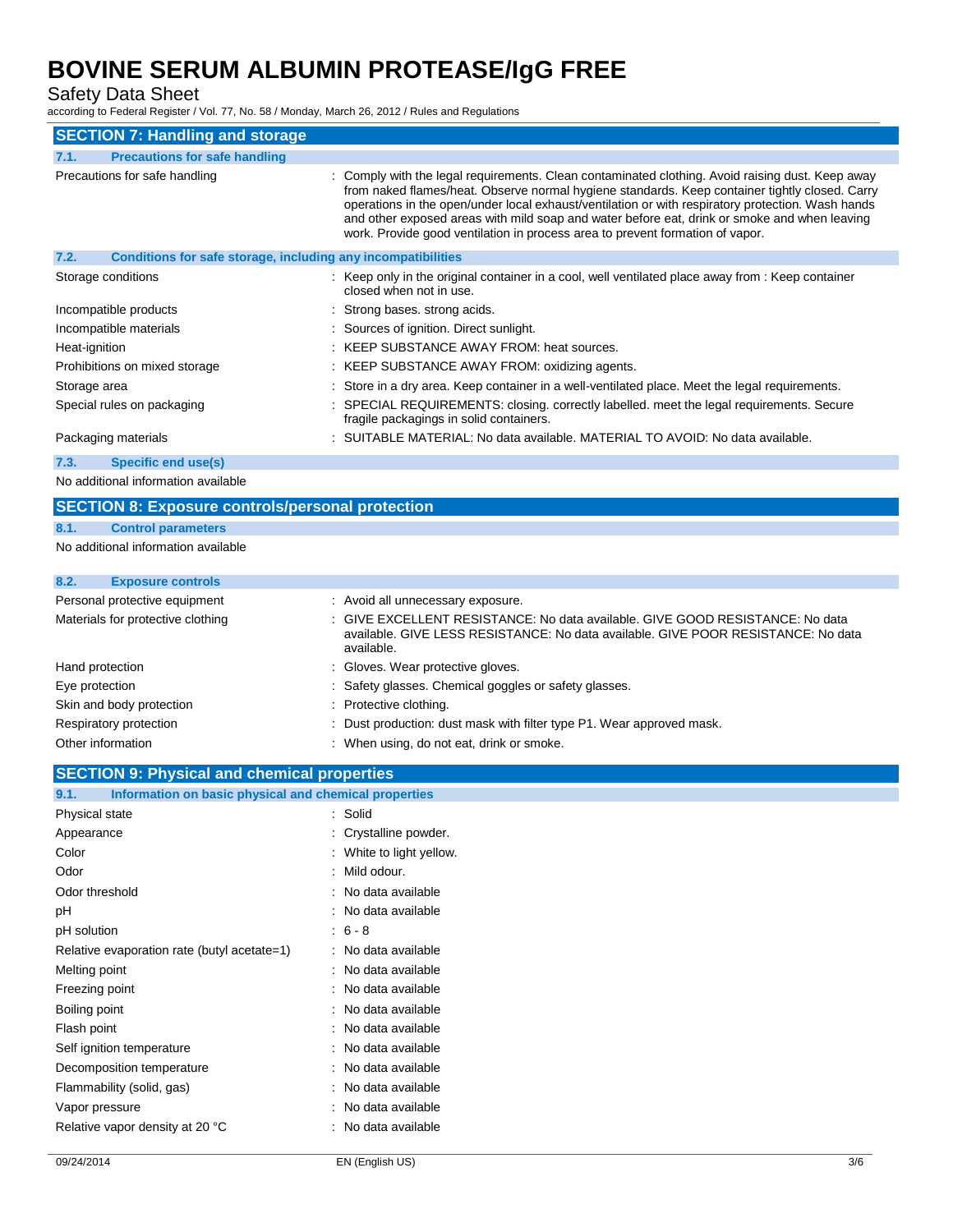Safety Data Sheet

according to Federal Register / Vol. 77, No. 58 / Monday, March 26, 2012 / Rules and Regulations

| Relative density                 | : No data available                           |
|----------------------------------|-----------------------------------------------|
| Solubility                       | : Poorly soluble in water.<br>Water: $>$ 30 % |
| Log Pow                          | : No data available                           |
| Log Kow                          | : No data available                           |
| Viscosity, kinematic             | : No data available                           |
| Viscosity, dynamic               | : No data available                           |
| <b>Explosive properties</b>      | : No data available                           |
| Oxidizing properties             | : No data available                           |
| <b>Explosive limits</b>          | : No data available                           |
| <b>Other information</b><br>9.2. |                                               |

No additional information available

|                  | <b>SECTION 10: Stability and reactivity</b>          |                                                                                                               |
|------------------|------------------------------------------------------|---------------------------------------------------------------------------------------------------------------|
| 10.1.            | <b>Reactivity</b>                                    |                                                                                                               |
|                  |                                                      | On burning: release of toxic and corrosive gases/vapours (nitrous vapours, carbon monoxide - carbon dioxide). |
| 10.2.            | <b>Chemical stability</b>                            |                                                                                                               |
|                  | No data available. Not established.                  |                                                                                                               |
| 10.3.            | <b>Possibility of hazardous reactions</b>            |                                                                                                               |
| Not established. |                                                      |                                                                                                               |
| 10.4.            | <b>Conditions to avoid</b>                           |                                                                                                               |
|                  | Direct sunlight. Extremely high or low temperatures. |                                                                                                               |
| 10.5.            | <b>Incompatible materials</b>                        |                                                                                                               |
|                  | strong acids. Strong bases.                          |                                                                                                               |
| 10.6.            | <b>Hazardous decomposition products</b>              |                                                                                                               |
|                  | fume. Carbon monoxide. Carbon dioxide.               |                                                                                                               |
|                  | <b>SECTION 11: Toxicological information</b>         |                                                                                                               |
| 11.1.            | <b>Information on toxicological effects</b>          |                                                                                                               |
|                  |                                                      |                                                                                                               |
| Acute toxicity   |                                                      | : Not classified                                                                                              |
|                  | Skin corrosion/irritation                            | Not classified                                                                                                |
|                  | Serious eye damage/irritation                        | Not classified                                                                                                |
|                  | Respiratory or skin sensitization                    | Not classified                                                                                                |
|                  | Germ cell mutagenicity                               | Not classified                                                                                                |
| Carcinogenicity  |                                                      | Not classified                                                                                                |
|                  | Reproductive toxicity                                | : Not classified                                                                                              |
|                  | Specific target organ toxicity (single exposure)     | : Not classified                                                                                              |
|                  |                                                      |                                                                                                               |
| exposure)        | Specific target organ toxicity (repeated             | : Not classified                                                                                              |
|                  | Aspiration hazard                                    | : Not classified                                                                                              |
| symptoms         | Potential Adverse human health effects and           | : Based on available data, the classification criteria are not met.                                           |
|                  | <b>SECTION 12: Ecological information</b>            |                                                                                                               |
| 12.1.            | <b>Toxicity</b>                                      |                                                                                                               |
|                  |                                                      |                                                                                                               |

| Loulugy - all   |  |
|-----------------|--|
| Ecology - water |  |

Ecology - air **in the observe of the original contract** to the ozone layer (Regulation (EC) No 1005/2009). cology - water **inducedy** cology - water pollutant (surface water). No data available on ecotoxicity.

| 12.2.      | <b>Persistence and degradability</b>                      |                                                                |
|------------|-----------------------------------------------------------|----------------------------------------------------------------|
|            | <b>BOVINE SERUM ALBUMIN PROTEASE/IgG FREE (9048-46-8)</b> |                                                                |
|            | Persistence and degradability                             | Biodegradability in water: no data available. Not established. |
|            |                                                           |                                                                |
| 09/24/2014 |                                                           | EN (English US)<br>4/6                                         |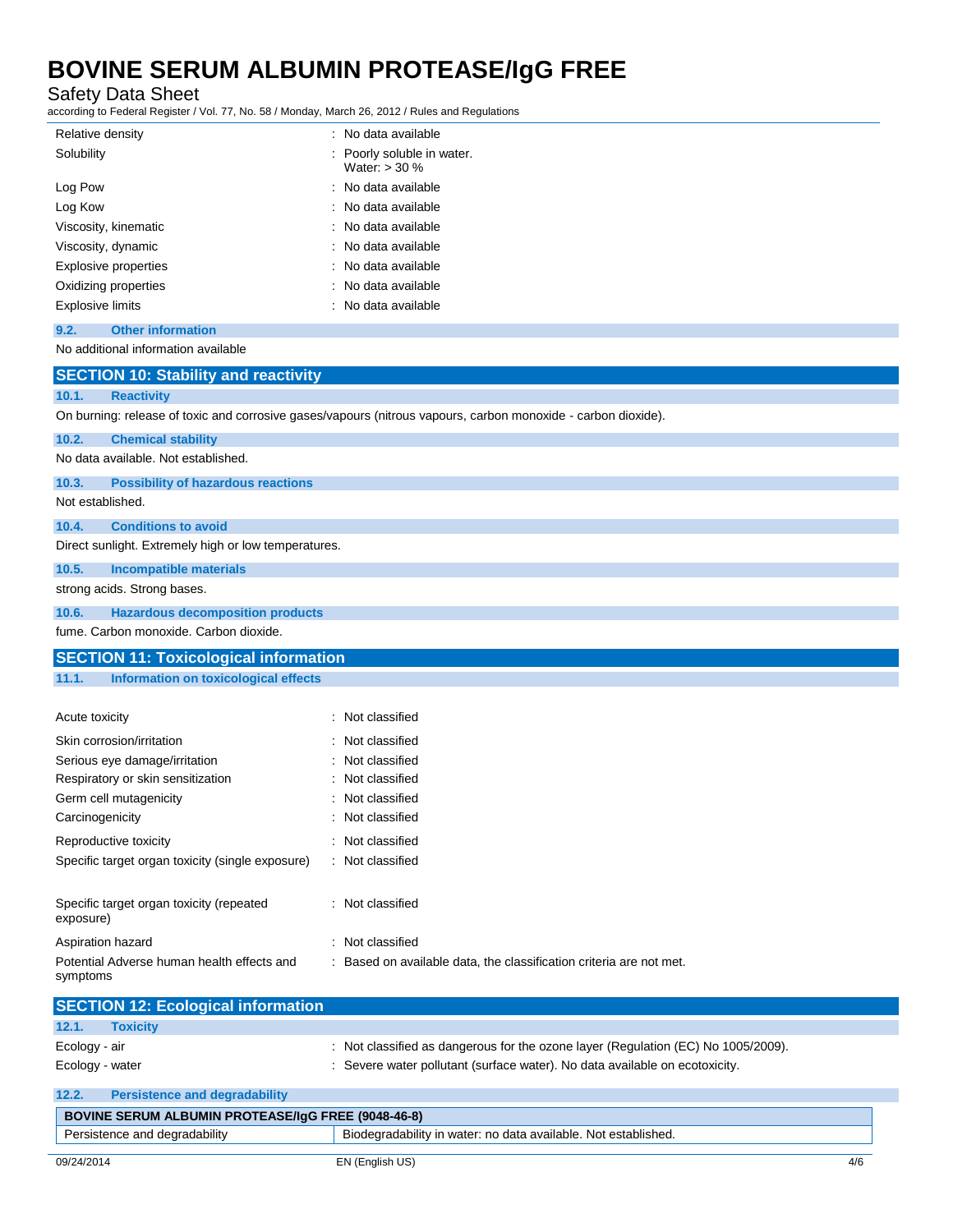#### Safety Data Sheet

according to Federal Register / Vol. 77, No. 58 / Monday, March 26, 2012 / Rules and Regulations

| <b>Bioaccumulative potential</b><br>12.3.                                     |                                                                                                                           |  |
|-------------------------------------------------------------------------------|---------------------------------------------------------------------------------------------------------------------------|--|
| <b>BOVINE SERUM ALBUMIN PROTEASE/IgG FREE (9048-46-8)</b>                     |                                                                                                                           |  |
| Bioaccumulative potential                                                     | No bioaccumulation data available. Not established.                                                                       |  |
| 12.4.<br><b>Mobility in soil</b>                                              |                                                                                                                           |  |
| No additional information available                                           |                                                                                                                           |  |
|                                                                               |                                                                                                                           |  |
| <b>Other adverse effects</b><br>12.5.                                         |                                                                                                                           |  |
| Other information                                                             | : Avoid release to the environment.                                                                                       |  |
| <b>SECTION 13: Disposal considerations</b>                                    |                                                                                                                           |  |
| 13.1.<br><b>Waste treatment methods</b>                                       |                                                                                                                           |  |
| Waste disposal recommendations                                                | Remove to an authorized waste treatment plant. Dispose in a safe manner in accordance with<br>local/national regulations. |  |
| Additional information                                                        | : LWCA (the Netherlands): KGA category 03. Can be considered as non hazardous waste<br>according to Directive 2008/98/EC. |  |
| Ecology - waste materials                                                     | : Avoid release to the environment.                                                                                       |  |
| <b>SECTION 14: Transport information</b>                                      |                                                                                                                           |  |
| In accordance with DOT                                                        |                                                                                                                           |  |
| No dangerous good in sense of transport regulations                           |                                                                                                                           |  |
| <b>Additional information</b>                                                 |                                                                                                                           |  |
| Other information                                                             | : No supplementary information available.                                                                                 |  |
|                                                                               |                                                                                                                           |  |
| ADR                                                                           |                                                                                                                           |  |
| Transport document description                                                | : UN N/A                                                                                                                  |  |
| Packing group (ADR)                                                           | : N/A                                                                                                                     |  |
| Hazard identification number (Kemler No.)                                     | : N/A                                                                                                                     |  |
| Classification code (ADR)                                                     | : N/A                                                                                                                     |  |
| <b>Transport by sea</b><br>No additional information available                |                                                                                                                           |  |
| Air transport                                                                 |                                                                                                                           |  |
| No additional information available                                           |                                                                                                                           |  |
| <b>SECTION 15: Regulatory information</b>                                     |                                                                                                                           |  |
| 15.1. US Federal regulations                                                  |                                                                                                                           |  |
| <b>BOVINE SERUM ALBUMIN PROTEASE/IgG FREE (9048-46-8)</b>                     |                                                                                                                           |  |
| Not listed on the United States TSCA (Toxic Substances Control Act) inventory |                                                                                                                           |  |
|                                                                               |                                                                                                                           |  |
| 15.2. International regulations                                               |                                                                                                                           |  |
| <b>CANADA</b>                                                                 |                                                                                                                           |  |
| No additional information available                                           |                                                                                                                           |  |
|                                                                               |                                                                                                                           |  |
|                                                                               |                                                                                                                           |  |
| <b>EU-Regulations</b><br>No additional information available                  |                                                                                                                           |  |
|                                                                               |                                                                                                                           |  |
| Classification according to Regulation (EC) No. 1272/2008 [CLP]               |                                                                                                                           |  |
| Not classified                                                                |                                                                                                                           |  |
|                                                                               |                                                                                                                           |  |
| <b>Classification according to Directive 67/548/EEC or 1999/45/EC</b>         |                                                                                                                           |  |
| Not classified                                                                |                                                                                                                           |  |
| <b>National regulations</b><br>15.2.2.                                        |                                                                                                                           |  |
| No additional information available                                           |                                                                                                                           |  |
| 09/24/2014                                                                    | EN (English US)<br>5/6                                                                                                    |  |
|                                                                               |                                                                                                                           |  |